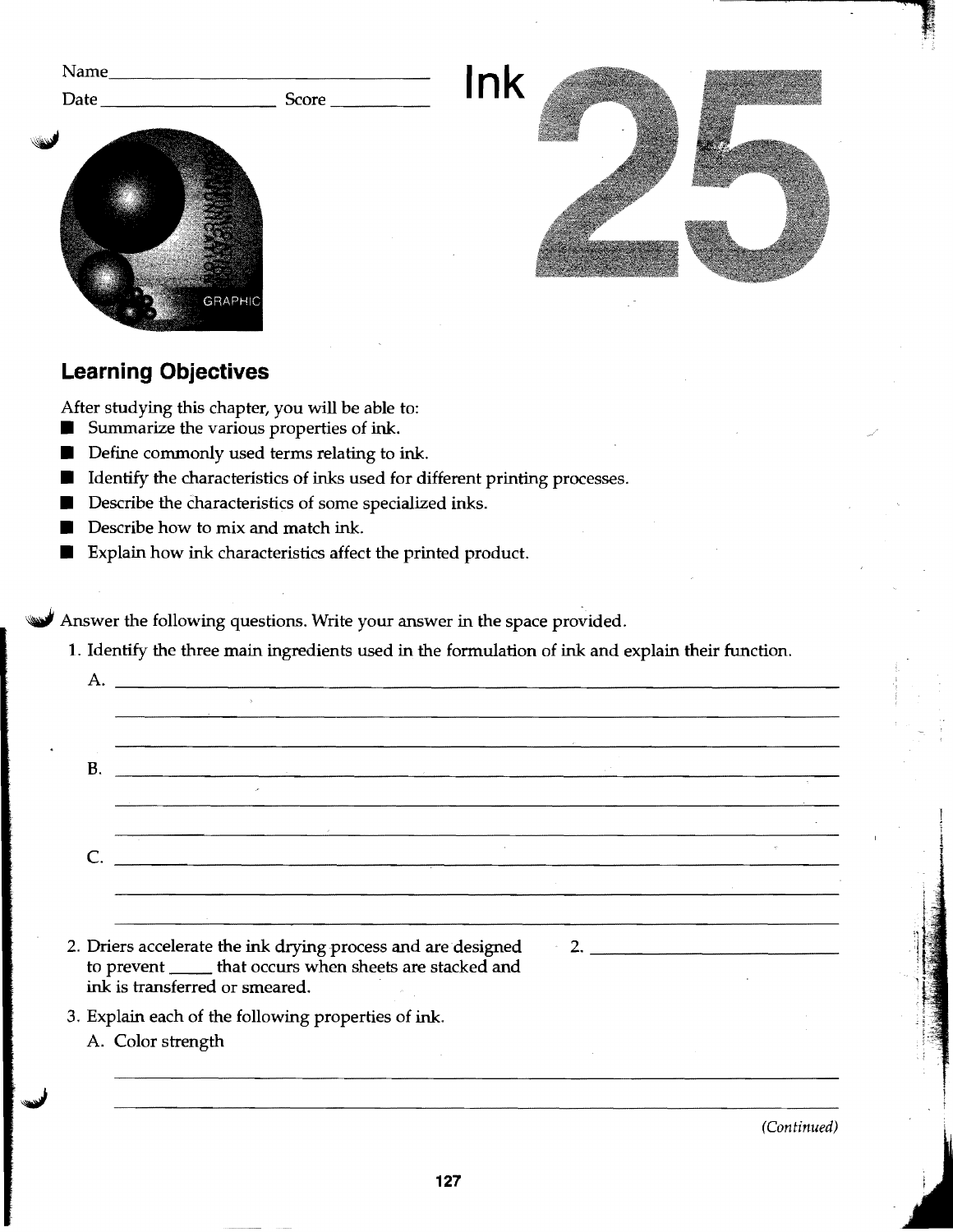$\frac{\delta}{\delta^2}$ 

|           | B. Ink body                                                                                                                                                                                                                                                                                                                               |
|-----------|-------------------------------------------------------------------------------------------------------------------------------------------------------------------------------------------------------------------------------------------------------------------------------------------------------------------------------------------|
|           | C. Ink stability                                                                                                                                                                                                                                                                                                                          |
|           | D. Ink length                                                                                                                                                                                                                                                                                                                             |
|           | E. Ink tack                                                                                                                                                                                                                                                                                                                               |
| F.        | Ink drying                                                                                                                                                                                                                                                                                                                                |
|           | $\mathcal{A}^{\mathcal{A}}$<br>4. An ink _____ gauge is used to measure the thickness of the ink<br>$4.$ $\overline{\phantom{a}}$<br>film on the press. An ink _____ gauge measures the pigment<br>particle size in the ink with a very high degree of accuracy.<br>5.<br>5. Picking, splitting, and tearing are printing problems caused |
| <b>B.</b> | by excessive _____.<br>6. Identify the different methods used for drying ink in the illustration at right.<br>Powdered -<br>ink<br><b>Service</b><br><u> 1980 - Johann Barbara, martin amerikan basar da</u><br>Vehicle soaks                                                                                                             |
| Ε.        | <u> 1989 - Johann Stein, mars an deutscher Stein († 1958)</u><br>into sheet<br>A                                                                                                                                                                                                                                                          |
| F.<br>G.  | <u> 1980 - Johann Barn, mars an t-Amerikaansk ferhandsk foarmen († 1908)</u><br>Vapors rise<br>Oxygen<br>acts on ink<br>off ink<br>B<br>C                                                                                                                                                                                                 |
|           | Cold<br>chill<br>rolls<br>Hot ink<br>Chemical<br>Heat<br>change<br>D<br>E                                                                                                                                                                                                                                                                 |
|           | Ink<br>$-94004000$<br>curing<br>Moisture <sup>1</sup><br>Solvent /<br>Ink<br>soaks into paper<br>cures                                                                                                                                                                                                                                    |

ł

ċ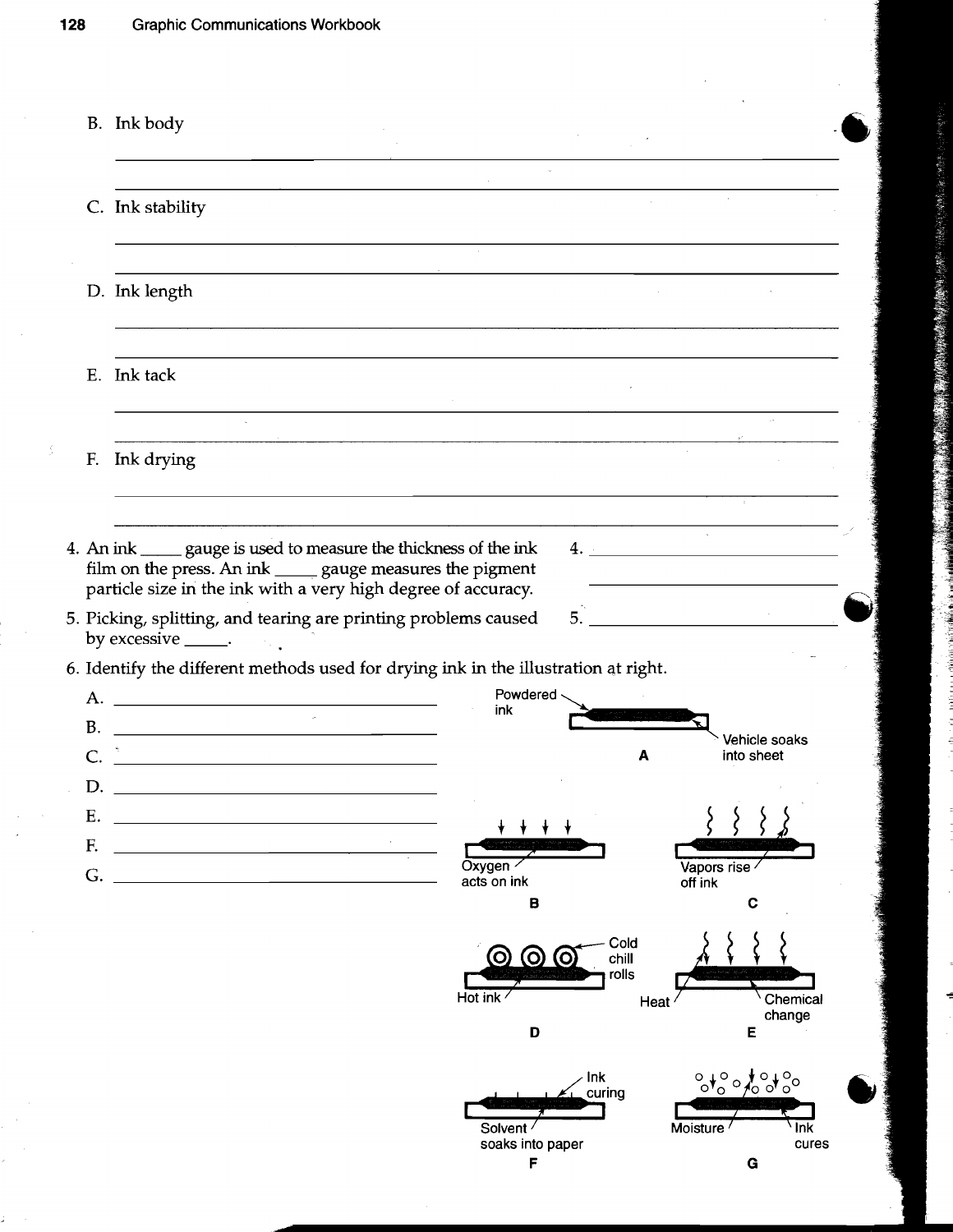| 7. Newspapers commonly use ink that dries by _____.                                                                                                                                                                                                             | 7.                                                                                                                                                                                                                            |  |
|-----------------------------------------------------------------------------------------------------------------------------------------------------------------------------------------------------------------------------------------------------------------|-------------------------------------------------------------------------------------------------------------------------------------------------------------------------------------------------------------------------------|--|
| 8. What type of ink dries by absorbing oxygen from the surrounding air?                                                                                                                                                                                         |                                                                                                                                                                                                                               |  |
| 9. ____ ink is a very stable ink that can tolerate sunlight,<br>chemicals, heat, moisture, and gases without fading.<br>a. Fugitive<br>b. Opaque<br>c. Resistant<br>d. Fluorescent                                                                              | $9.$ The set of the set of the set of the set of the set of the set of the set of the set of the set of the set of the set of the set of the set of the set of the set of the set of the set of the set of the set of the set |  |
| 10. Ink ______ refers to how easily an ink will flow.                                                                                                                                                                                                           | 10.                                                                                                                                                                                                                           |  |
| 11. What is halftone black ink?                                                                                                                                                                                                                                 |                                                                                                                                                                                                                               |  |
| 12. ______ cuts an ink's tack and body and can be used to<br>correct problems like picking and linting.<br>a. Liquid tack reducer<br>b. Paste tack reducer<br>c. Cleaning white<br>d. Spray powder                                                              | 12.                                                                                                                                                                                                                           |  |
| 13. What additives must be used when dried ink makes direct contact with food or edible materials?<br>14. The shown below is a special press attachment used 14. The subset of the shown below is a special press attachment used 14.<br>to prevent ink setoff. |                                                                                                                                                                                                                               |  |
|                                                                                                                                                                                                                                                                 |                                                                                                                                                                                                                               |  |

15. Alcoho1-based inks used in flexographic printing typically 15 dry by  $\_\_\_\$ .

ľ ŀ ŀ ŀ Į ŀ

> 16. Inking the recessed cells of a gravure plate or cylinder is a 16. process known as \_\_\_\_\_.



I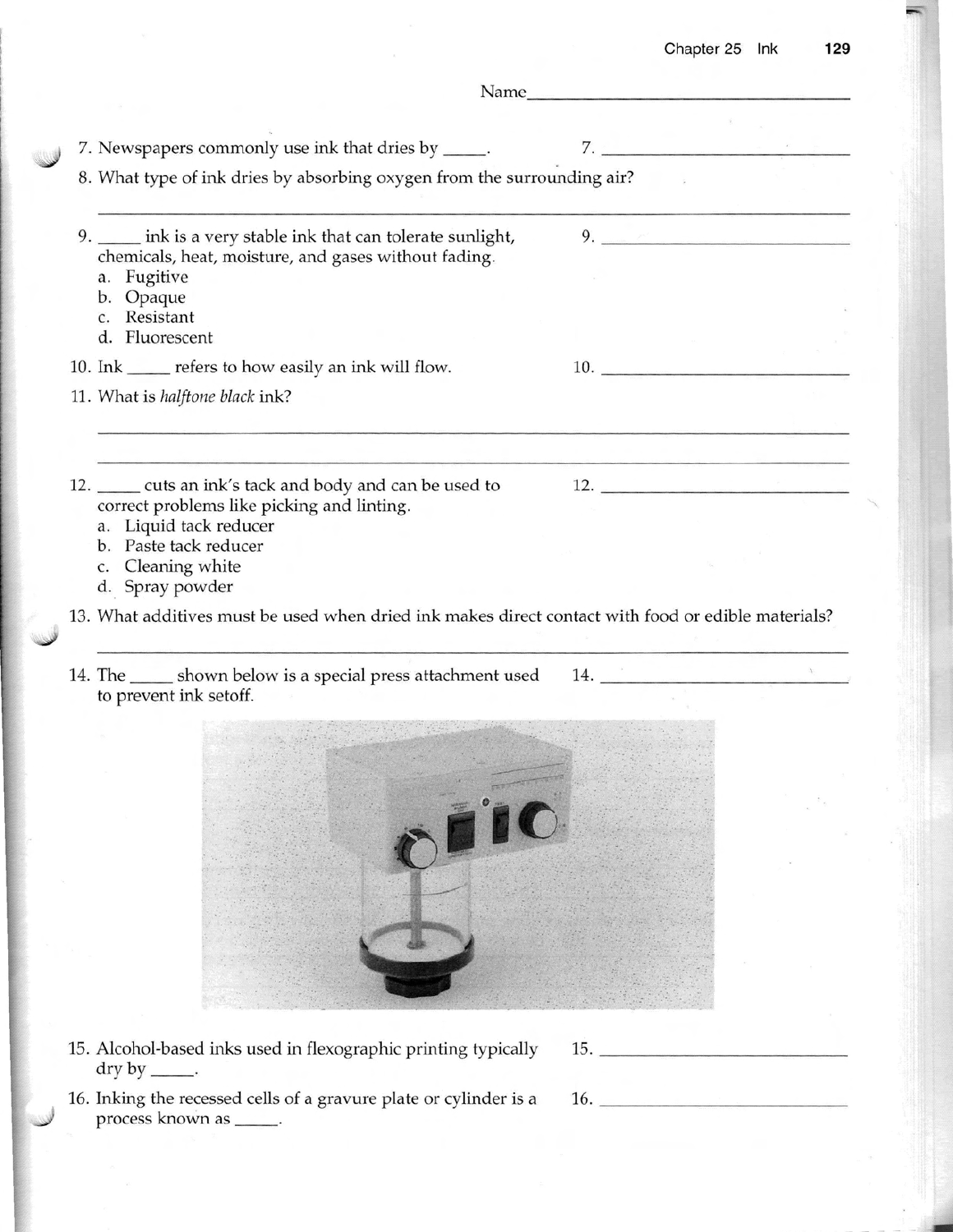| 17. Screen printing inks use $a(n)$ _____ to hold together the                                                                                                |                                                                                                                                                                                                                                                                                                                       |
|---------------------------------------------------------------------------------------------------------------------------------------------------------------|-----------------------------------------------------------------------------------------------------------------------------------------------------------------------------------------------------------------------------------------------------------------------------------------------------------------------|
| pigment and help adhere the ink to the substrate.                                                                                                             |                                                                                                                                                                                                                                                                                                                       |
| 18. Why does the formulation of lithographic inks vary greatly?                                                                                               |                                                                                                                                                                                                                                                                                                                       |
| 19. What are the two main causes of scumming?                                                                                                                 |                                                                                                                                                                                                                                                                                                                       |
|                                                                                                                                                               |                                                                                                                                                                                                                                                                                                                       |
| 20. _____ is a problem in which a slight tint of ink is left on the 20. ____________________________<br>nonimage area of the printed sheet.                   |                                                                                                                                                                                                                                                                                                                       |
| 21. Explain why vegetable-oil based color inks are more environmentally safe than conventional inks.                                                          |                                                                                                                                                                                                                                                                                                                       |
|                                                                                                                                                               |                                                                                                                                                                                                                                                                                                                       |
| 22. _____ inks are converted from a liquid state to a solid<br>through a chemical reaction called polymerization.<br>a. Proofing                              | $22.$ $\frac{1}{2}$ $\frac{1}{2}$ $\frac{1}{2}$ $\frac{1}{2}$ $\frac{1}{2}$ $\frac{1}{2}$ $\frac{1}{2}$ $\frac{1}{2}$ $\frac{1}{2}$ $\frac{1}{2}$ $\frac{1}{2}$ $\frac{1}{2}$ $\frac{1}{2}$ $\frac{1}{2}$ $\frac{1}{2}$ $\frac{1}{2}$ $\frac{1}{2}$ $\frac{1}{2}$ $\frac{1}{2}$ $\frac{1}{2}$ $\frac{1}{2}$ $\frac{1$ |
| b. Sheet-fed                                                                                                                                                  |                                                                                                                                                                                                                                                                                                                       |
| c. Laser-proof<br>d. UV-curable                                                                                                                               |                                                                                                                                                                                                                                                                                                                       |
|                                                                                                                                                               |                                                                                                                                                                                                                                                                                                                       |
| 23. $A(n)$ is a computer-controlled color matching<br>instrument that measures the relative intensity of radiation<br>through the spectrum based on a sample. |                                                                                                                                                                                                                                                                                                                       |
| 24. List four factors that determine how much ink is needed for a specific job.                                                                               |                                                                                                                                                                                                                                                                                                                       |
| 25. Explain the difference between set ink and dry ink.                                                                                                       |                                                                                                                                                                                                                                                                                                                       |
|                                                                                                                                                               |                                                                                                                                                                                                                                                                                                                       |
|                                                                                                                                                               |                                                                                                                                                                                                                                                                                                                       |
| 26. Explain the following ink-related printing problems and identify how they are commonly caused.                                                            |                                                                                                                                                                                                                                                                                                                       |
|                                                                                                                                                               |                                                                                                                                                                                                                                                                                                                       |
|                                                                                                                                                               |                                                                                                                                                                                                                                                                                                                       |
|                                                                                                                                                               |                                                                                                                                                                                                                                                                                                                       |
| B. Strike-through _                                                                                                                                           |                                                                                                                                                                                                                                                                                                                       |
|                                                                                                                                                               |                                                                                                                                                                                                                                                                                                                       |
|                                                                                                                                                               |                                                                                                                                                                                                                                                                                                                       |
|                                                                                                                                                               | (Continued)                                                                                                                                                                                                                                                                                                           |

ł

ă

Ì γh,

å f Cladder

ا<br>مەلكەنلەر

ante de

ádan ké

 $\setminus$ 

 $\bar{\lambda}$